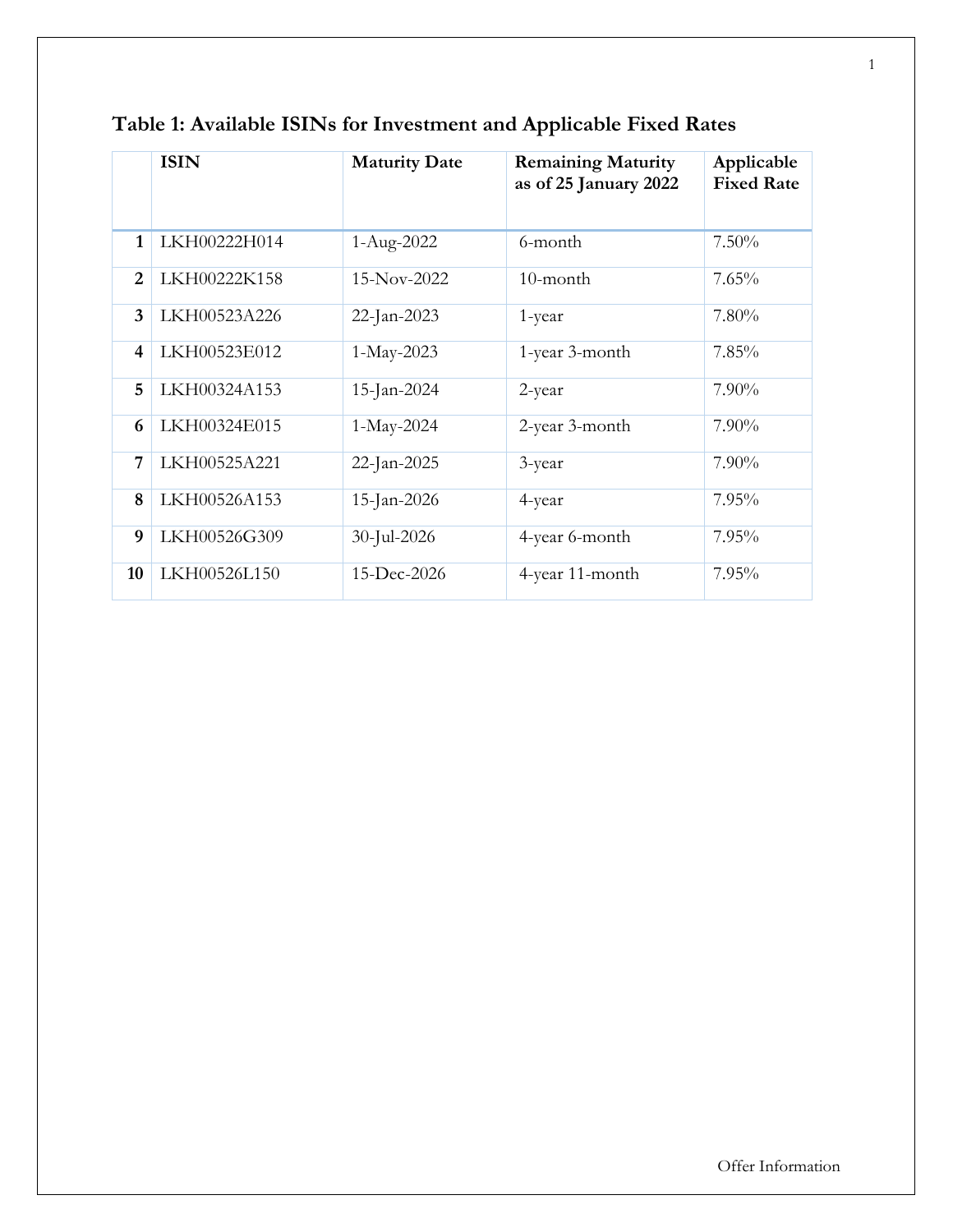## **Table 2: Designated Agents as of 25.01.2022**

| <b>Acuity Securities Ltd.</b>        | <b>Bank of Ceylon</b>                   |
|--------------------------------------|-----------------------------------------|
| 4th Floor, 'Acuity House',           | 7th Floor, Bank of Ceylon Head Office,  |
| 53, Dharmapala Mawatha, Colombo 3    | Bank of Ceylon Mawatha, Colombo 1       |
| Tel: 2206297, Fax: 2206290           | Tel: 2448830, Fax: 2448207              |
|                                      |                                         |
| Capital Alliance Ltd.                | <b>Commercial Bank of Ceylon PLC</b>    |
| Level 5, "Millennium House",         | 21, Sir Razik Fareed Mawatha, Colombo 1 |
| 46/58, Nawam Mawatha, Colombo 2      | Tel: 2330406, Fax: 2384650              |
| Tel: 2317777/2317730-1, Fax: 2317788 |                                         |
| Deutsche Bank AG Colombo Branch      | <b>DFCC Bank PLC</b>                    |
| 86, Galle Road, Colombo 3            | 73/5, Galle Road, Colombo 3             |
| Tel: 2447062, Fax: 2449589           | Tel: 2442442, Fax: 2440376              |
|                                      |                                         |
| <b>First Capital Treasuries PLC</b>  | Habib Bank Ltd                          |
| 2, Deal Place, Colombo 03            | 70 A, Dharmapala Mawatha, Colombo 3     |
| Tel: 2639898, Fax: 2639899           | Tel: 2370390, Fax: 2370389              |
| <b>Hatton National Bank PLC</b>      | <b>Indian Bank</b>                      |
| HNB Tower, Level 21, 479,            | 356, Galle Road, Colombo 3              |
| T B Jayah Mawatha, Colombo 10,       | Tel: 2447163, Fax: 2447562              |
| Tel: 2664664, Fax: 2662832           |                                         |
| <b>Indian Overseas Bank</b>          | MCB Bank Ltd.                           |
| 139, Main Street, Colombo 11         | 8, Leyden Bastian Road, Colombo 1       |
| Tel: 5324422, Fax: 2447900           | Tel: 2448765, Fax: 2448764              |
|                                      |                                         |
| <b>National Development Bank PLC</b> | <b>Nations Trust Bank PLC</b>           |
| 40, Nawam Mawatha, Colombo 2         | 242, Union Place, Colombo 2             |
| Tel: 2448448, Fax: 2440262           | Tel: 4711411, Fax: 2370854              |
| NSB Fund Management Company Ltd.     | Pan Asia Banking Corporation PLC        |
| 400, Galle Road, Colombo 3           | 450, Galle Road, Colombo 3              |
| Tel: 2425010, Fax: 2574387           | Tel: 4667702, Fax: 2565558              |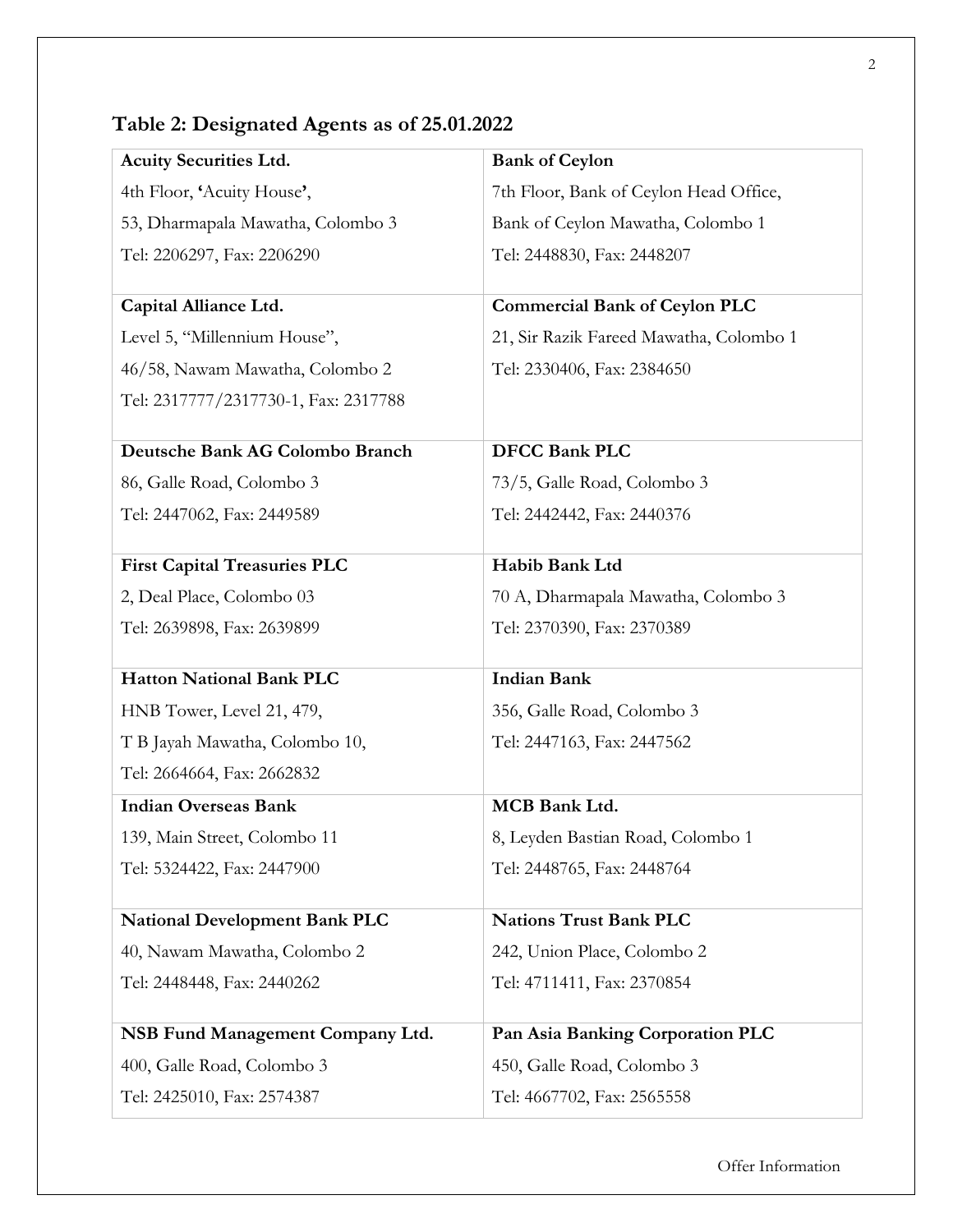| People's Bank                                          | Public Bank Berhad,                      |  |
|--------------------------------------------------------|------------------------------------------|--|
| 13 <sup>th</sup> Floor, 75, Peoples' Bank Head Office, | Colombo Branch,                          |  |
| Sir Chittampalam A. Gardiner Mawatha,                  | 340, R A de Mel Mawatha, Colombo 3       |  |
| Colombo 2                                              | Tel: 2576289, Fax: 2573958               |  |
| Tel: 2206783, Fax: 2458842                             |                                          |  |
| <b>Sampath Bank PLC</b>                                | Seylan Bank PLC                          |  |
| 110, Sir James Peiris Mawatha,                         | Level 3, Seylan Towers,                  |  |
| Colombo 2                                              | 90, Galle Road, Colombo 3                |  |
| Tel: 2305841-2, Fax: 2314940                           | Tel: 2456337, Fax: 4716111               |  |
|                                                        |                                          |  |
| Union Bank of Colombo PLC                              | <b>Wealth Trust Securities Ltd.</b>      |  |
| No. 64, Galle Road, Colombo 3                          | 102/1, Dr. N M Perera Mawatha, Colombo 8 |  |
| Tel: 2374100, Fax: 2370593                             | Tel: 2675091-4, Fax: 2689605             |  |
|                                                        |                                          |  |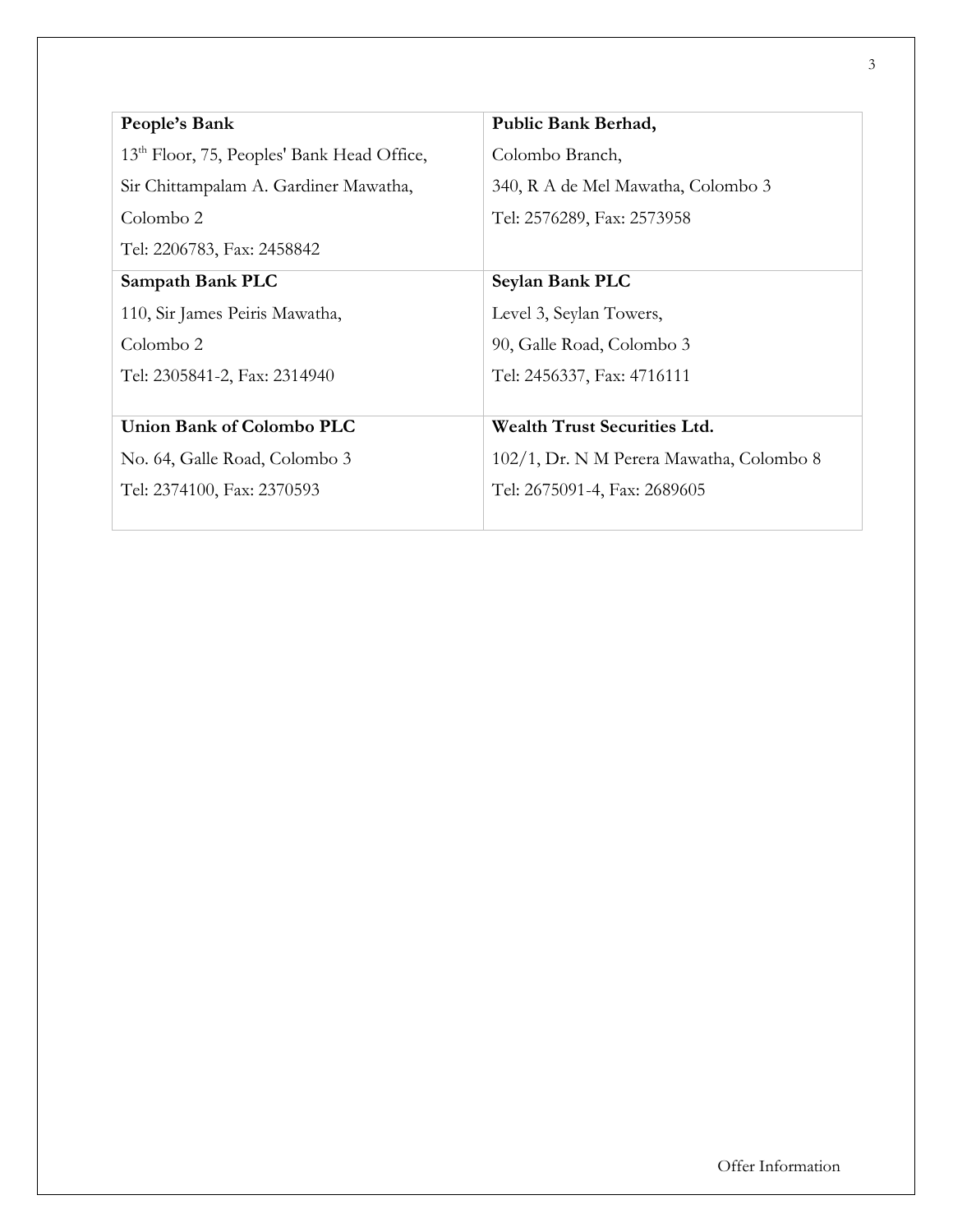|                | <b>Maturity Date</b> | Coupon Payment/<br><b>Maturity Payment</b><br>Date | Remark                                  |
|----------------|----------------------|----------------------------------------------------|-----------------------------------------|
| $\mathbf{1}$   | 1-Aug-2022           | 1-Feb-2022                                         | First Coupon Payment Date               |
|                |                      | 1-Aug-2022                                         | Second Coupon and Maturity Payment Date |
| $\mathbf{2}$   | 15-Nov-2022          | 15-May-2022                                        | First Coupon Payment Date               |
|                |                      | 15-Nov-2022                                        | Second Coupon and Maturity Payment Date |
| $\mathfrak{Z}$ | 22-Jan-2023          | 22-Jul-2022                                        | First Coupon Payment Date               |
|                |                      | 22-Jan-2023                                        | Second Coupon and Maturity Payment Date |
| 4              | 1-May-2023           | 1-May-2022                                         | First Coupon Payment Date               |
|                |                      | 1-Nov-2022                                         | Second Coupon Payment Date              |
|                |                      | 1-May-2023                                         | Third Coupon and Maturity Payment Date  |
| 5              | 15-Jan-2024          | 15-Jul-2022                                        | First Coupon Payment Date               |
|                |                      | 15-Jan-2023                                        | Second Coupon Payment Date              |
|                |                      | 15-Jul-2023                                        | Third Coupon Payment Date               |
|                |                      | 15-Jan-2024                                        | Fourth Coupon and Maturity Payment Date |
| 6              | 1-May-2024           | 1-May-2022                                         | First Coupon Payment Date               |
|                |                      | 1-Nov-2022                                         | Second Coupon Payment Date              |
|                |                      | 1-May-2023                                         | Third Coupon Payment Date               |
|                |                      | 1-Nov-2023                                         | Fourth Coupon Payment Date              |
|                |                      | 1-May-2024                                         | Fifth Coupon and Maturity Payment Date  |
| 7              | 22-Jan-2025          | 22-Jul-2022                                        | First Coupon Payment Date               |
|                |                      | 22-Jan-2023                                        | Second Coupon Payment Date              |
|                |                      | 22-Jul-2023                                        | Third Coupon Payment Date               |
|                |                      | 22-Jan-2024                                        | Fourth Coupon Payment Date              |
|                |                      | 22-Jul-2024                                        | Fifth Coupon Payment Date               |
|                |                      | 22-Jan-2025                                        | Sixth Coupon and Maturity Payment Date  |

## **Table 3: Interest Payment and Maturity Payment Days**

Offer Information